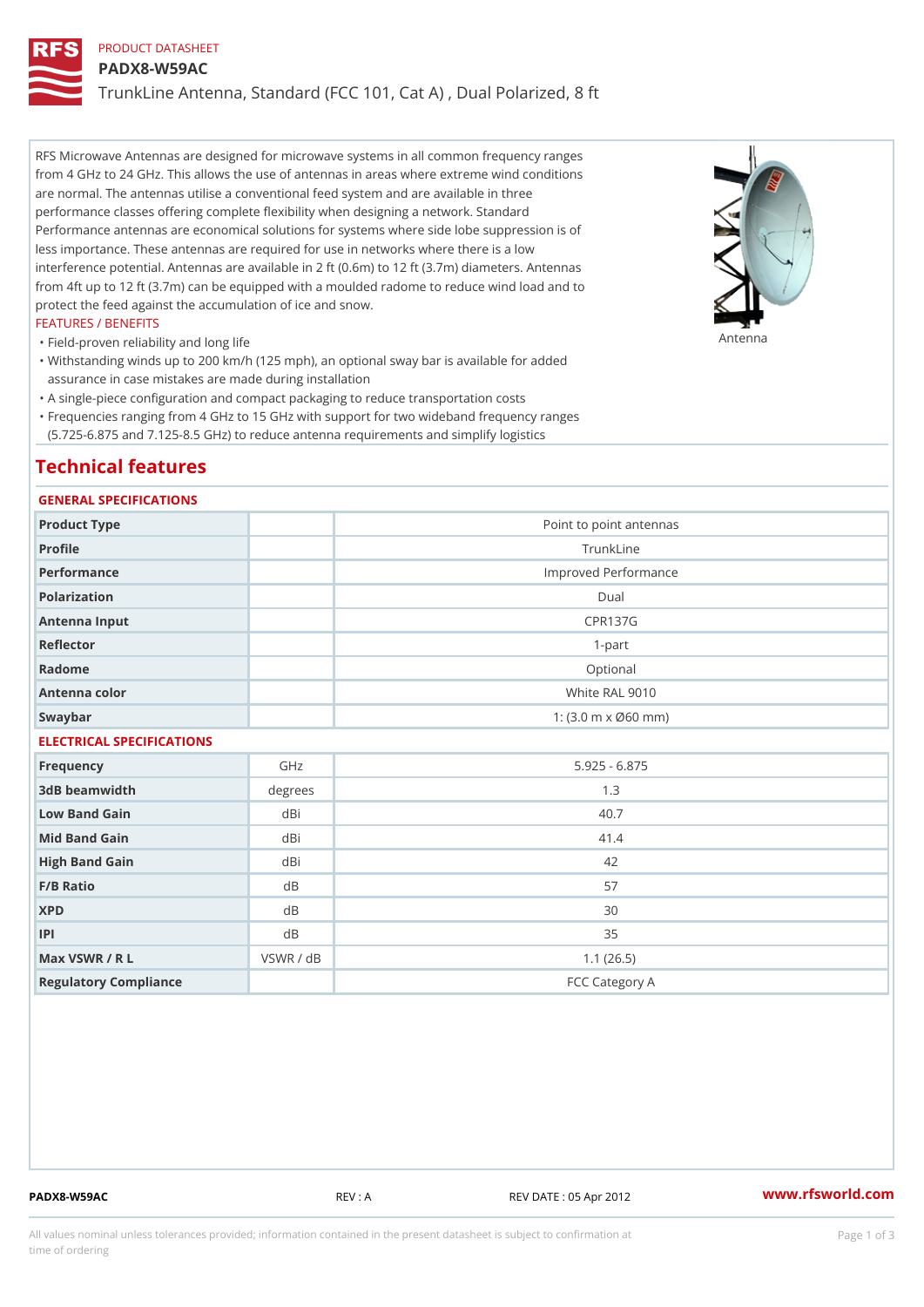# PRODUCT DATASHEET

## PADX8-W59AC

TrunkLine Antenna, Standard (FCC 101, Cat A) , Dual Polarized, 8 ft

| Diameter                                      | ft $(m)$     | 8(2.4)                                            |
|-----------------------------------------------|--------------|---------------------------------------------------|
| Elevation Adjustment                          | degrees      | ± 5                                               |
| Azimuth Adjustment                            | degrees      | ± 5                                               |
| Polarization Adjustment                       | degrees      | ± 5                                               |
| Mounting Pipe Diameter<br>minima              | $mm$ (in)    | 114(4.5)                                          |
| Mounting Pipe Diameter<br>$m$ a x i $m$ u $m$ | $mm$ (in)    | 114(4.5)                                          |
| Approximate Weight                            | kg(lb)       | 130 (285)                                         |
| Survival Windspeed                            | $km/h$ (mph) | 200 (125)                                         |
| Operational Windspeed                         | $km/h$ (mph) | 190 (118)                                         |
| <b>STRUCTURE</b>                              |              |                                                   |
| Radome Material                               |              | Fiberglass                                        |
| FURTHER ACCESSORIES                           |              |                                                   |
| optional Swaybar                              |              | 1: SMA-SK-60-3000A (3.0 m x Ø60 mm)               |
| Further Accessories                           |              | SMA-SKO-UNIVERSAL-L : Universal sway bar fixation |

| Dimension_A                                                 | m m<br>(i n)             | 2616 (103.4) |
|-------------------------------------------------------------|--------------------------|--------------|
| Dimension_C                                                 | m m<br>(i <sub>n</sub> ) | 460 (18.1)   |
| Dim D-<br>$114$ m m (4.5 _ ir) $\mathbb{R}$ im $\mathbb{R}$ | m m                      | 190(7.5)     |
| Dimension_E                                                 | m m<br>(i n)             | 310 (12.3)   |
| Dimension <sub>_F</sub>                                     | m m<br>(in               | 1120 (44.1)  |

PADX8-W59AC REV : A REV DATE : 05 Apr 2012 [www.](https://www.rfsworld.com)rfsworld.com